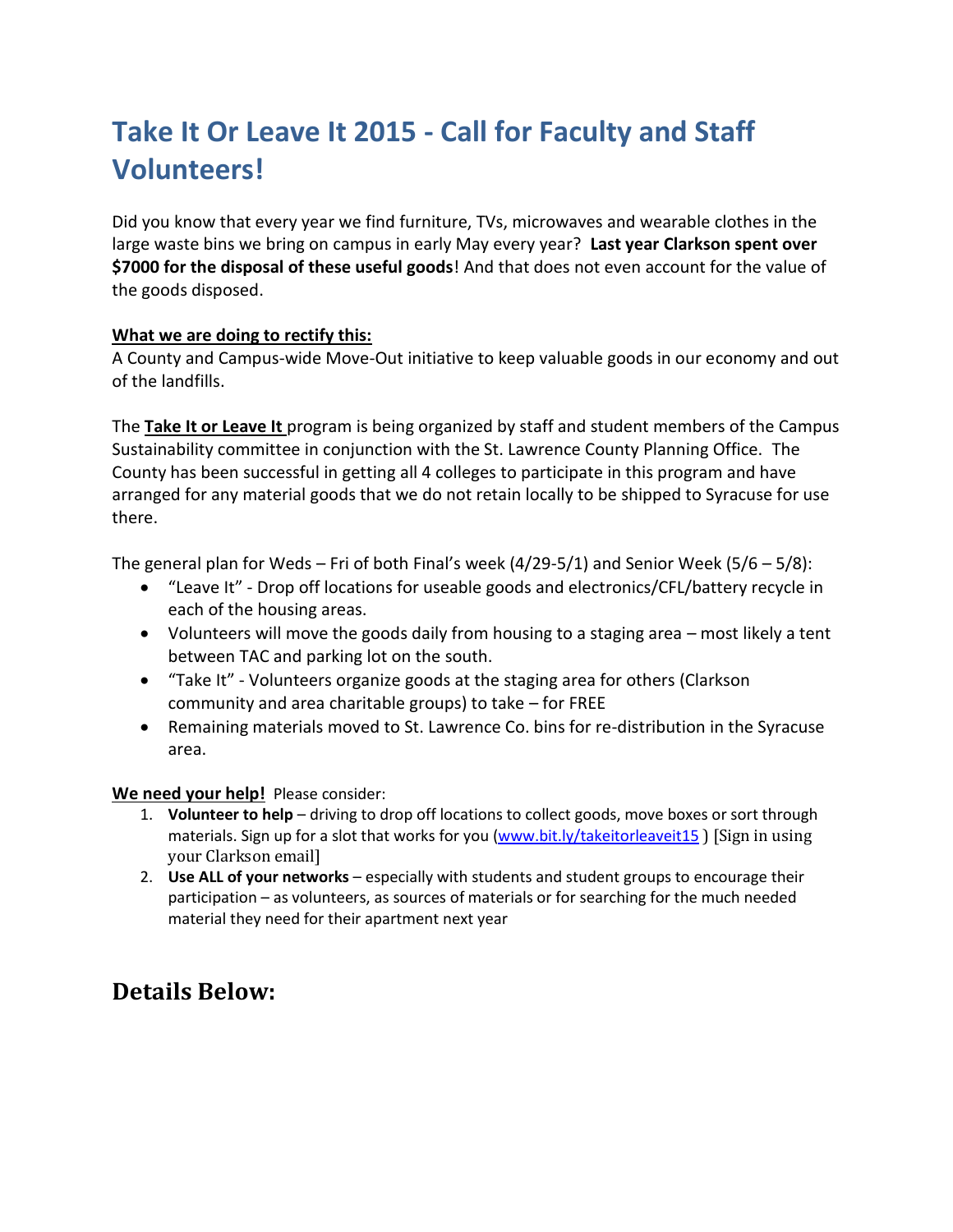

#### [View Flyer](https://knightlife.clarkson.edu/images/W460xL600/0/noshadow/Event/7c85d419cb364da7913dca2cf36811df.jpg)

Donate your unused/unwanted items to others in need! Bring your items to the specified drop off locations AND/OR find a use for donated items! Sign up to volunteer to help! [www.bit.ly/takeitorleaveit15](http://www.bit.ly/takeitorleaveit15)

### **Item drop-off dates:**

- Wednesday, April 29th
- Thursday, April 30th
- Friday, May 1st
- Wednesday, May 6th
- Thursday, May 7th
- Friday, May 8th

#### **Item drop-off locations:**

- Woodstock 6 #6022 Common Room
- Townhouse Laundry
- Moore House 2nd floor lounge #2010A
- Vannote 1st floor lounge
- HP Classroom
- $\bullet$  Quad 117
- \* Riverside residents may bring items to Woodstock 6 or to the tent in front of ERC.

**"Take It" item pick-ups:** At the tent in front of TAC/ERC ofro 12 noon – 2pm - Thursday, April 30; Friday, May 1; Thursday, May 7; Friday, May 8. **"Take It" location:** At the tent in front of TAC/ERC

#### **What will we take?**

**Textiles** (dry and clean), high quality for thrift stores and donations or low quality for recycle